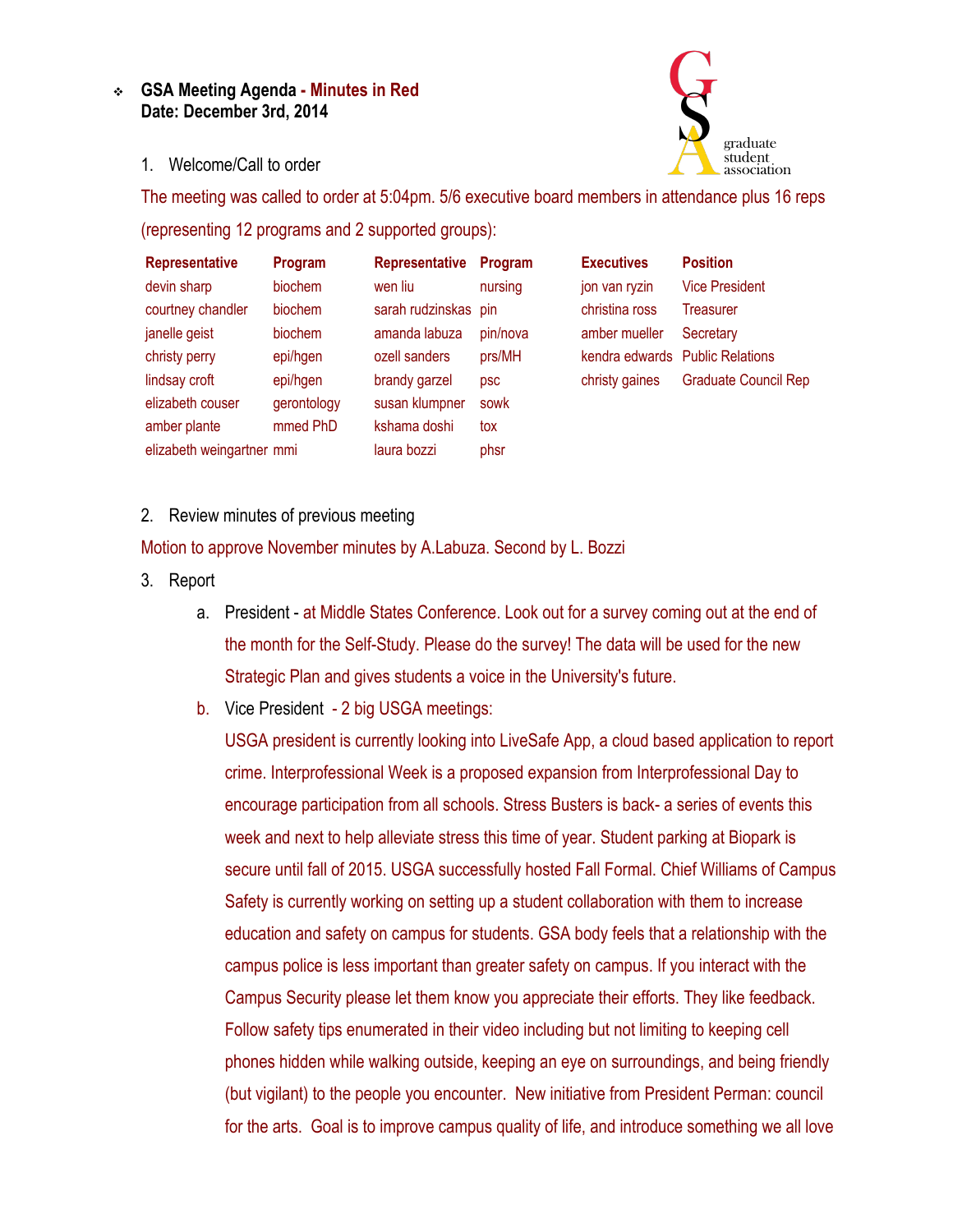back into our lives, the arts. The counseling center's services include teaching coping skills, short-term counseling, mental health evaluations, medication management, etc. Further details from USGA meetings can be found on their website.

- c. Treasurer \$15,017. Will be meeting with Pres. Geoff and NOVA leaders before the next meeting to work out a budget for them based on their planned activities next semester
- d. Secretary see GRC and PD committee
- e. Grad Council rep 27% drop in new graduate students mostly due to the school of nursing. November meeting: UMBC has a nice candidacy ceremony. Students get certificates and accept with mentors. Chinese university offering joint programs with university system of MD. UMBC GSA is looking to form alumni and professional development committees.
- f. PR GSA website has not gone live yet.
- g. Meyerhoff organized an executive board. They are putting together a list of events for the spring and will request funding from GSA.
- h. Nova transition of power. A. Labuza and Mike White are new co-presidents. They will hold a meeting this month and organize more Bingo nights at Spring Grove. Hosting a "Healthy Saturday" event. Putting together a plan for brain awareness week. Going to local high schools to talk to students. Halal on the lawn again this year, collecting donations for Spring Grove hospital.

## 4. Old Business

- a. Committee Reports
	- i. Finance
	- ii. Social Activities Fall Charity/Social Event Every idea that we had was used within a week of the inception of that idea. So currently we do not have anything planned. Please give Jon and the committee ideas. Fall social "ugly sweater" is not currently in our budget but can be if we decide on it.

Motion to approve \$1,500 for ugly sweater party at Camden Pub motioned by A. Mueller, 2nd by S. Rudzinskas. Bring a donation for a raffle ticket.

- iii. Meet & Confer will be meeting with President Perman, Dr. Ward, and Dr. Jarrell on Monday the 8th.
- iv. Professional Development Choose A Journal Event faculty feedback cancelled due to negative feedback from faculty and general lack of interest.